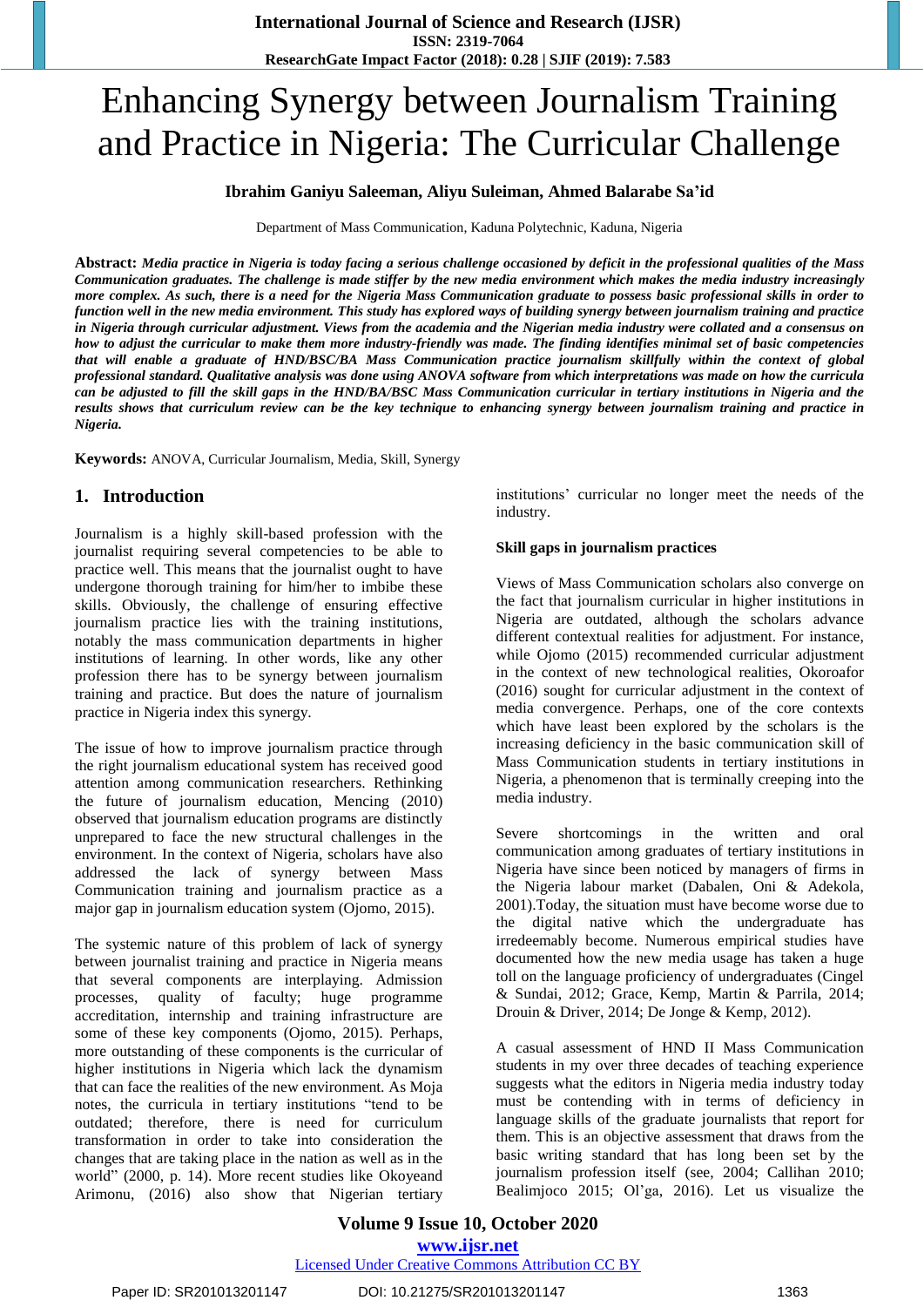problem a bit more: a benign argument ensued between one of my HND II project supervisees and her brother at home over which of these two statements was correct: either "347 of our respondents agrees that…" or "347 of our respondents agree that…", and my supervisee said she "confidently" chose the former. So, if it is settled that journalism curricular in the Nigeria tertiary institutions are moribund and scholars have documented contexts for adjustment, can we route for consensus among Mass Communication academics and mass media editors on how the curriculum adjustment can be made to make it more responsive to the realities and standard requirements of the media industry.

## **Conceptual Framework**

The concept of basic skills and its importance to the labour market worldwide have been subject of empirical studies (Bryan and Harter 1897, 1899 in Winterton, Deist, and Stringfellow, 2006). Skill is a cumulative phenomenon which often begins from the base level up to the peak. In other words, it involves stages associated with getting to the peak of performance with continuous improvement beyond achieving an adequate level of education and training. Building adequate skill in HND/BA/BSC Mass Communication trainees is, therefore, a way of ensuring efficiency in journalism practice, which is an important source of higher productivity and improved living standard of the practitioners. This, cumulatively, will rub off on the national growth which is critical to any country economy wellbeing (International Labour Organization, 2008.

This study identifies minimal set of basic competencies that will enable a graduate of HND/BSC/BA Mass Communication practice journalism skillfully within the context of global professional standard.

# **2. Methodology**

The study employed in-depth interview qualitative approach. The study first sought to identify minimal set of basic skills that will enable a graduate of HND/BSC/BA Mass Communication to practice journalism functionally in the media industry on completion of his or her degree. This objective basically addressed **RQ1**. The interview protocols were then used to understand how the HND/BSC/BA Mass Communication curricular can be adjusted to accommodate the basic skill requirements which addressed the **RQ2** of the study.

The research questions RQ1 and RQ2 are as follows:

**RQ1**: What are the gaps in the current HND/B.SC/BA Mass Communication curricular that hinder acquisition of basic skills and competencies by the students?

**RQ2:** How can the Mass Communication curricular in tertiary institutions in Nigeria be adjusted to enhance acquisition of basic skills and competencies by the students?

Mass Communication academics and mass media editors were asked to rate skill competency attributes which are adapted from Snoke and Underwood (2002). The skill attributes are rated on a scale of importance using sevenpoint Likert scale in the order of importance where  $1 =$ extremely unimportant,  $2 =$  unimportant,  $3 =$  of little importance,  $4$  = neutral,  $5$  = very important,  $6$  = of major importance, and  $7 =$  extremely important

Qualitative analysis was done using ANOVA software from which interpretations was made on how the curricula can be adjusted to fill the skill gaps in the HND/BA/BSC Mass Communication curricular in tertiary institutions in Nigeria.

# **3. Results (Findings)**

The study selected ten (10) informants made up of academic staff in Mass Communication department of universities and polytechnics across the six geopolitical zones of Nigeria and the media industry. Based on Creswell (2012) where 5 to 25 informants were recommended for a phenomenological investigation, indepth interviews were conducted with seven (7) of them to address the two research questions. The remaining three (3) could not be reached for logistic reasons. Analysis was done on ANOVA software.

# **Readiness for Standard**

Before we address the gaps, we sought to know from our informants the level of synergy between journalism training and practice in Nigeria by trying to know whether the nigerian journalism graduates are ready to face the challenge of modern global journalism.

In an attempt to find out whether Nigerian graduates can actually face the challenges thrown at them by the modern journalism training and practice in the country, a qualitative analysis was carried out. About seven informants where interviewed and it was revealed that while very few nigerian journalism graduates are adequately ready to face the obstacles of modern professionalism; majority are not adequately prepared. And why are they not is another point highlighted in this research.

**www.ijsr.net**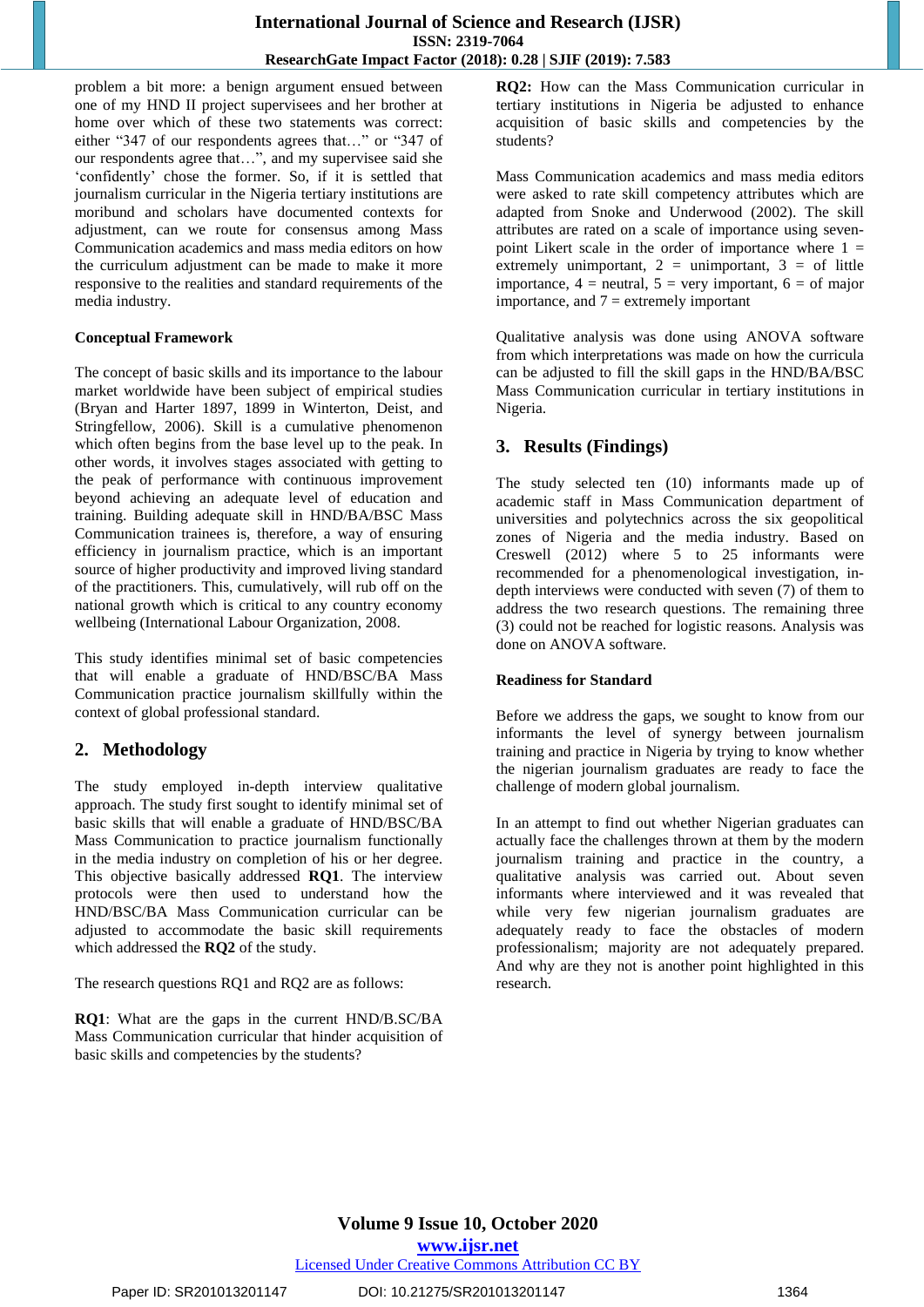

#### **Adequately Prepared**

We cannot totally overrule the flexibility of journalism practice in the modern age, compared to the past. Informant 2

They are relatively well equipped. Informant 4

#### **Not Adequately Prepared**

According to most of the respondents, majority of journalism graduates are not sufficiently ready to hit the road to professionalism as they are not well trained for the outside world and "it may not be adequate to suggest that, media organizations equip their workers." From the words of informant 5, "Nigerian Journalism graduates are products of an educational system that"s generally believed to be of low standard. So, they are not adequately equipped to face the challenge of a fast-paced Communication system whose operational procedures are dictated by the dynamics of technology." In agreement to this, informant 6 affirmed that, "Nigerian graduates of journalism are trained as jack of all trade and master of none. Therefore, they will not fit in into global practice of journalism n more established societies." Informant 3 also confirmed the fact that, "Most graduates who take to the journalism profession are not adequately prepared to hit the ground running in the industry. Most of them cannot successful write a punishable story, some lack the knowledge of the language needed to excel amongst other things. Although, some graduates are well-primed, a larger number struggle."

In an interview with informant 1, he also thinks that there in insufficiency of readiness in the overall journalism practice in Nigeria, "The entire journalism practice in

Nigeria is severely challenged with inadequacy of tools and resources. The organizations lack resources and equipments" he emphasized that "the practitioners are even worse."

Conclusively, journalism practitioners, graduates and media organizations are all not adequately prepared in enhancing synergy between journalism training and practice in Nigeria.

#### **Why Are They Not**

From the high rate of negative perception of the readiness of standard in journalism, the question of why the all parties involved are not adequately prepared arose, which most of the answers point at the inadequacy of sufficient tools and techniques to train the journalists. "Generally, most of the schools in Nigeria are not well equipped therefore most of the students are not adequately equipped." Informant 7 affirmed. Correspondingly, Informant 1 agreed that "There are practitioners who do not even receive basic emoluments, so, it is hard to even expect that, they are provided with adequate work tools." Speaking of the techniques involved, Informant 6 explained how it looks like to study journalism Nigeria and in other countries.

"In other countries, such as is in the US, United Kingdom and South Africa, one of the requirements to study journalism is to have a degree in a discipline first after which you can now enroll on the journalism program for two or three years. The first degree in another discipline provides prospective journalist with the requisite skill to be an expert in a particular area."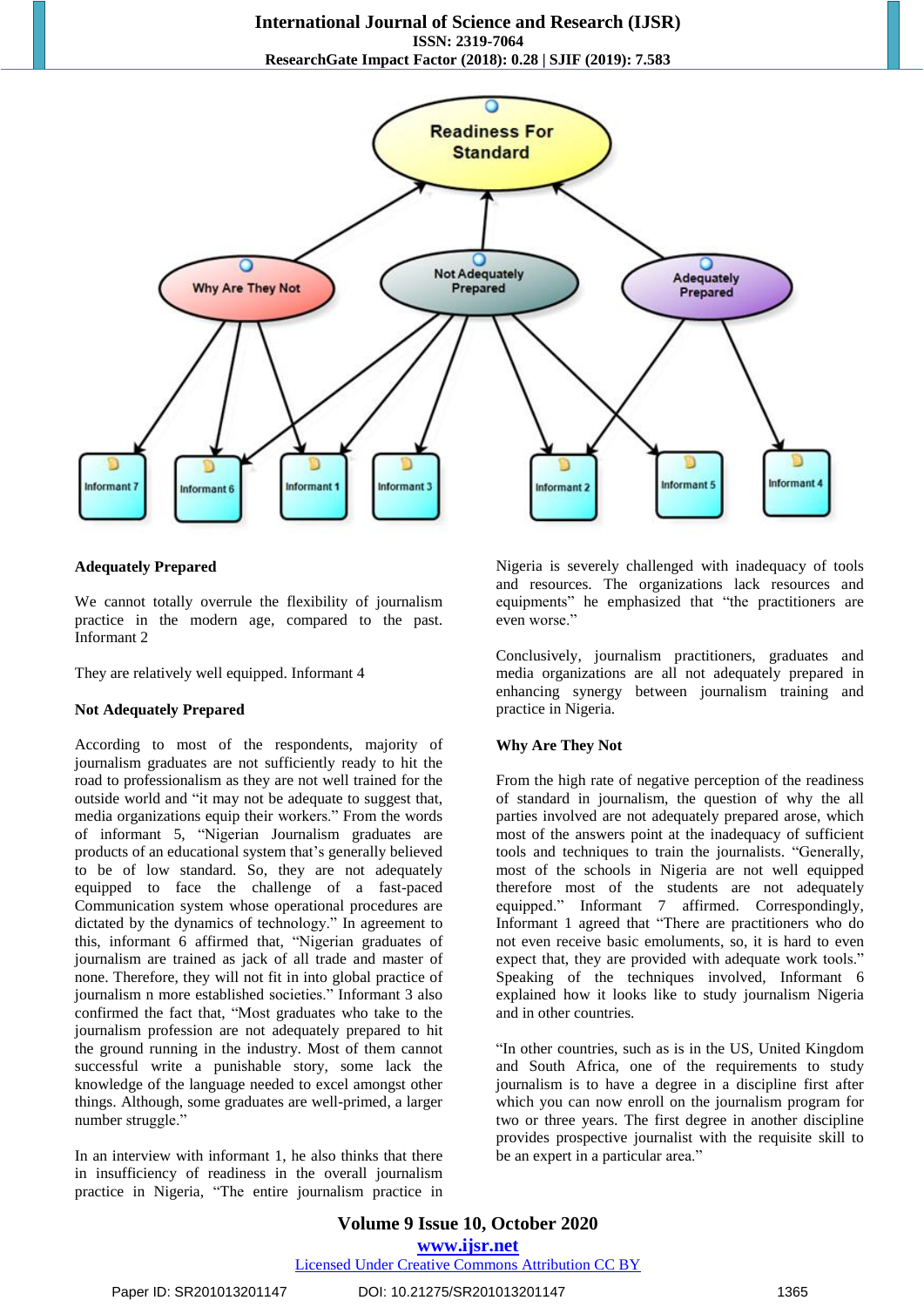In contrary to the Nigerian system, "graduates of journalism are trained as jack of all trade and master of none."

#### **Indices of Non-readiness (gaps in journalism trainingpractice synergy)**

This research is the result of indices of non-readiness of Nigerian Mass Communication graduates towards synergy. Our informants identified three indices of nonreadiness of journalism graduates to face the challenge of modern global journalism which translate to gaps in the synergy between journalism training and practice in Nigeria: poor communication skill, poor application of ethics, and poor tools application skill.



# **Poor Communication Skill**

Many prominent scholars of journalism agree that one of the problems faced by mass communication graduates in Nigeria is poor communication skill among others which leads to poor discharge of duty in the media.

In agreement to the above, informant 3 reported that, "Poor communication is one of the issues faced by journalism graduates. This is usually as a result of poor knowledge of basic grammatical rules."

"This (poor communication) is one of the major problems being encountered among students these days. Most of the students are not measured up by virtue of their foundational education. Substantial numbers of them are poor in communication skills and this is really affecting their performance." – Informant 7

Informant 2 also agree that "poorly trained journalists who cannot write well" have "capacity challenges and resort to syndicating stories developed originally by their peers who are more competent.". Similarly, informant 4 agreed that poor communication "hinders their information gathering, processing & dissemination competence."

However some scholars still believe that poor communication skill is not a barrier to being a competent journalist as such person can be an excellent resource in some other key aspect of the profession such as information gathering, processing and production for mass consumption. In informant 7"s opinion, " A journalism graduate with poor communication skills can be efficient in other basic areas of media operation involving information gathering, processing and production for mass consumption."

In summary, regardless of whether a poorly trained journalist could perform in other sectors of the media operation or not, in any case, it is unarguably agreed that good communication skill is highly essential to producing apt results in the journalism profession. Poor communication skill is a major setback in and the result can be extremely perilous.

**Volume 9 Issue 10, October 2020 www.ijsr.net** Licensed Under Creative Commons Attribution CC BY

Paper ID: SR201013201147 DOI: 10.21275/SR201013201147 1366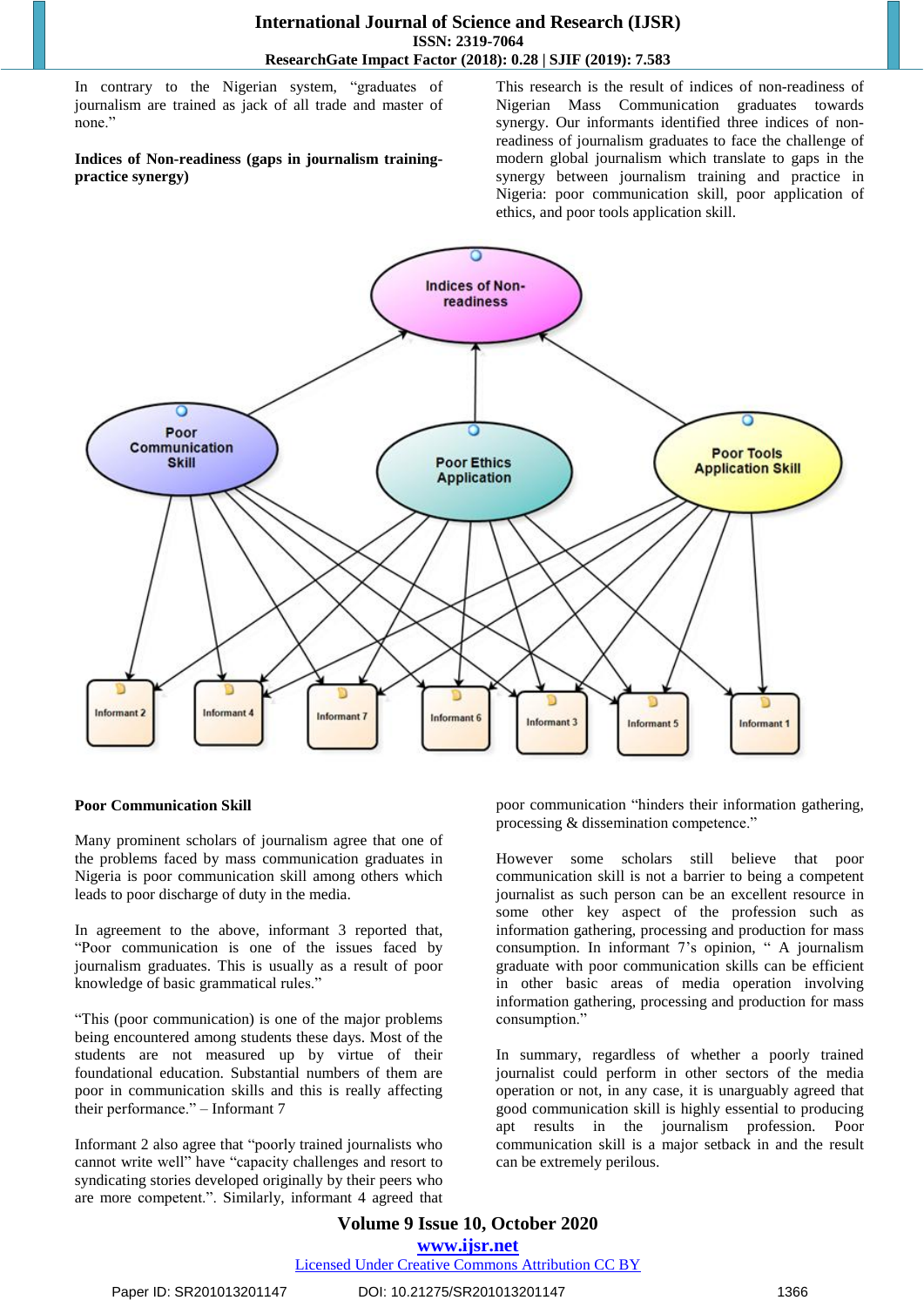#### **Poor Ethics Application**

Another major issue to research about in journalism is the issue of its ethics. Poor ethics application in the media industry is a big problem.

Ethics in journalism is the symbols of morals that journalists are supposed to uphold. These consist of a commitment to revealing the truth objectivity without being subjective by self-interest; maintaining the privacy of sources and attributing what is said to the appropriate source. Nasidi, Qaribu. (2016).

According to informant 7, one of the critical things that is affecting journalism today is about ethic. Even, the traditional media outfits no longer adhere to the ethic of the profession.

"It is a fact that once information has found its way into the space, it is difficult to take it back. Therefore, it is imperative that those who are in the industry of information and media production are armed with the necessary skills and mechanisms to process, report and represent information along ethical lines". Metoo, Christiana. (2013).

It is dead obvious that "most practitioners don't apply ethics of the journalism and it bastardizes the profession. This case is rampant." (Informant 3). The output of this issue of incredibility of sources of news and stories among others has brought about decay not only in the journalism profession, but in the society. In agreement to this, informant 4 reported that "The rot in the society made unethical behavior highly attractive.

In the opinion of Informant 1, "We can see for instance that, most journalists do not undertake the necessary factchecking before going to the public with their content, and their gatekeepers enable it, too. Fake news for instance has greatly diminished the credibility of media practice". Informant 2 also added that "only a negligible few have the capacity. Only a negligible fewer are patriotic outside loyalty to religion, ethnicity and partisan politics or in specific terms, a politician".

Graduates of journalism with poor knowledge and application of ethics of the profession in the view of Informant 5 is a "liability not an asset to his/her place of work."

To conclude, code of ethics in journalism is of vital importance and need to be applied and abided by the Nigerian journalists in every area of the profession. Unethical conduct, immorality or negative values are devoid of ethical benchmarks. They are dangerous social evils. They can be damaging to the society, to the extent of leading to a failed state. And, like all forms of things that are wrong, the dangers are multifaceted and some of them concrete enough (Pate, 2013).

## **Poor Tools Application Skills**

Poor application of tools is yet another bigger issue faced by media graduates in the media profession. Any journalism graduate who could not handle basic modern tools of media production has no business working in media outlet - Informant 5.

In the opinion of informant 1,"we can attribute part of the problem to poor equipping of journalism practitioners. Also, the failure of Nigerian journalists to catch up with the dynamism and trends of the practice like their counterparts elsewhere shows the enormity of this deficiency." Among the informants were those that attributed this issue to schools. I mean lack of adequate training of the graduates from schools. Most of the graduates are not being given abundant training with the required tools. According to Informant 7:

Most of them are deficient in the handling of the modern tools for some reasons: First, most of the journalism training schools did not have basic modern tool, so, by implication these students did not have access. Secondly, media production tools keep changing rapidly so, the schools cannot afford to be buying them as they change. Thirdly, most of the technologists that teach these production techniques are themselves not knowledgeable to teach them.

In accordance with the all above informant 3 also highlighted the fact that "lack of adequate exposure to media production hampers on graduates' on field efficiency". And graduates go through this problem to a great extent. Siding with this, informant 4 as well stated that "many of them (graduates) are not engaged sufficiently in practical at school, hence minimal mastery of modern tools."

All in all, we could figure out that the issue of journalism graduates' poor tool application skill lies in their schools' inadequacy to train them with the appropriate modern media tools and prepare them for the outside job. A journalism graduate who cannot handle simple present-day media production tools should have no concern working in media market.

**RQ2:** How can the Mass Communication curricular in tertiary institutions in Nigeria be adjusted to enhance acquisition of basic skills and competencies by the students?

**Enhancing Synergy between Journalism Training and Practice** Our informants identified several strategies to enhance synergy between journalism training and practice in Nigeria which include unbundling the Mass Communication profession, regulating or controlling the volume of admissions into journalism courses in various higher institutions and reviewing the journalism curricula.

#### **Unbundling Mass Communication Profession**

According to our informants, Mass Communication, of which Journalism is a component, should be broken up or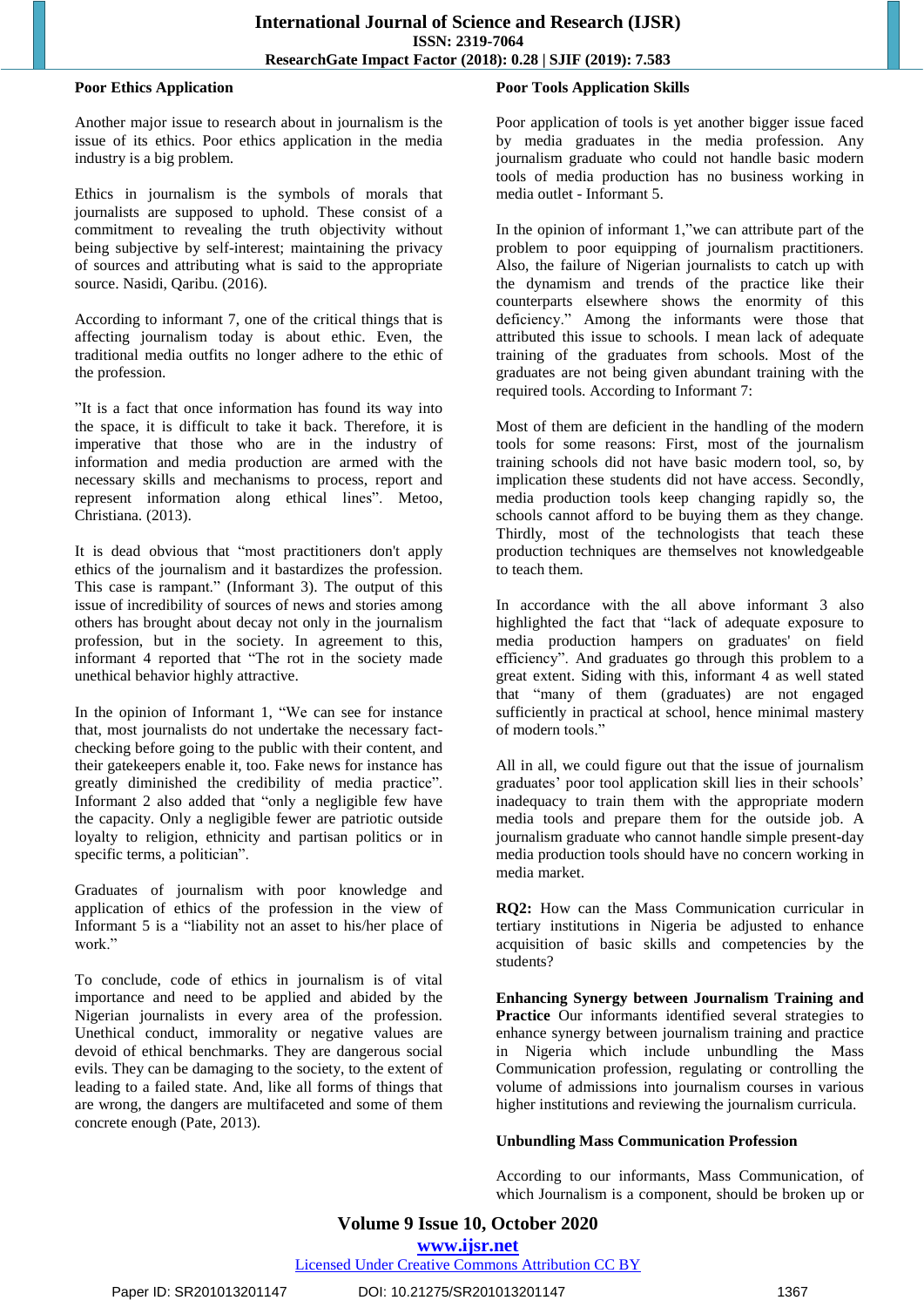# **International Journal of Science and Research (IJSR) ISSN: 2319-7064 ResearchGate Impact Factor (2018): 0.28 | SJIF (2019): 7.583**

unbundled so that Journalism can stand as a full-fledged degree course in Nigerian Universities and Polytechnics. The streamlining, according to informant 6, will lead to a focused training of journalists, "The unbundling might allow for a more focused training for journalism graduates for the more enduring solution lies in a major overhaul of the admission process and curriculum for journalism training in Nigeria". This complements the view of informant 4 that unbundling will "enhance professionalism and specialization", The professionalism that unbundling creates engenders specialization "as students will no longer be jack of all trades and master of known", according to informant 3. All in all, unbundling the Mass Communication profession is a step, in the words of informant 7, to "ensuring synergy between journalism training and practice in Nigeria".



#### **Controlling Admission into Journalism Schools**

In relation to scholars" perspectives, most of the informants interviewed also attested to the need for control of admission into journalism schools. For instance, informant 3 noted that "This would help ensure that students who possess the basics needed for the profession are employed. This includes writing skills, avid reader, good communication skills, versatility in knowledge etc." Similarly, informant 4 said "This can help in gating/ rejecting applicants that are not serious. The remodeling of journalism schools can be synonymous to controlling the admission process into the schools. According to informant 6, "the more enduring solution lies in a major overhaul of the admission process". Also, controlling admission into journalism schools, in line with informant 5, "is important to ensure that appropriate manpower is supplied for the media industry". Moreover in journalism, the fewer the number of students, the more knowledge is sufficiently impacted as proclaimed by informant 7:

"It is very important for number of intakes to study journalism be reduced. Journalism is practical course which needs fewer students to be able to impact the

knowledge adequately. So, there is a need to stick to the ratio system where 30 students is to one teacher".

To wrap up, the responses of the informants interviewed aligned with the scholars" perspectives on controlling admission into journalism schools as one of the relevant ways to enhance synergy between journalism training and practice in Nigeria. Informant 7 added that "Establishing a joint Communication school (like Law school) where all MCM graduates can be trained more before being employed can also assist".

#### **Reviewing Journalism Curricular**

Compared to other developed countries, Nigerian journalism institutions are operating below standard and an urgent call for rebuilding and modernization of the curriculum is required. In agreement to this, informant 1 reported how "it will go a long way, if the curriculum is enhanced or reviewed. Most journalism training institutions are functioning below the standards of other far developed nations. To a large extent, curriculum review may address some of the major problems" According to informant 7, "There is a need to look into the curriculum and fashion it to meet the current need of the

**Volume 9 Issue 10, October 2020 www.ijsr.net** Licensed Under Creative Commons Attribution CC BY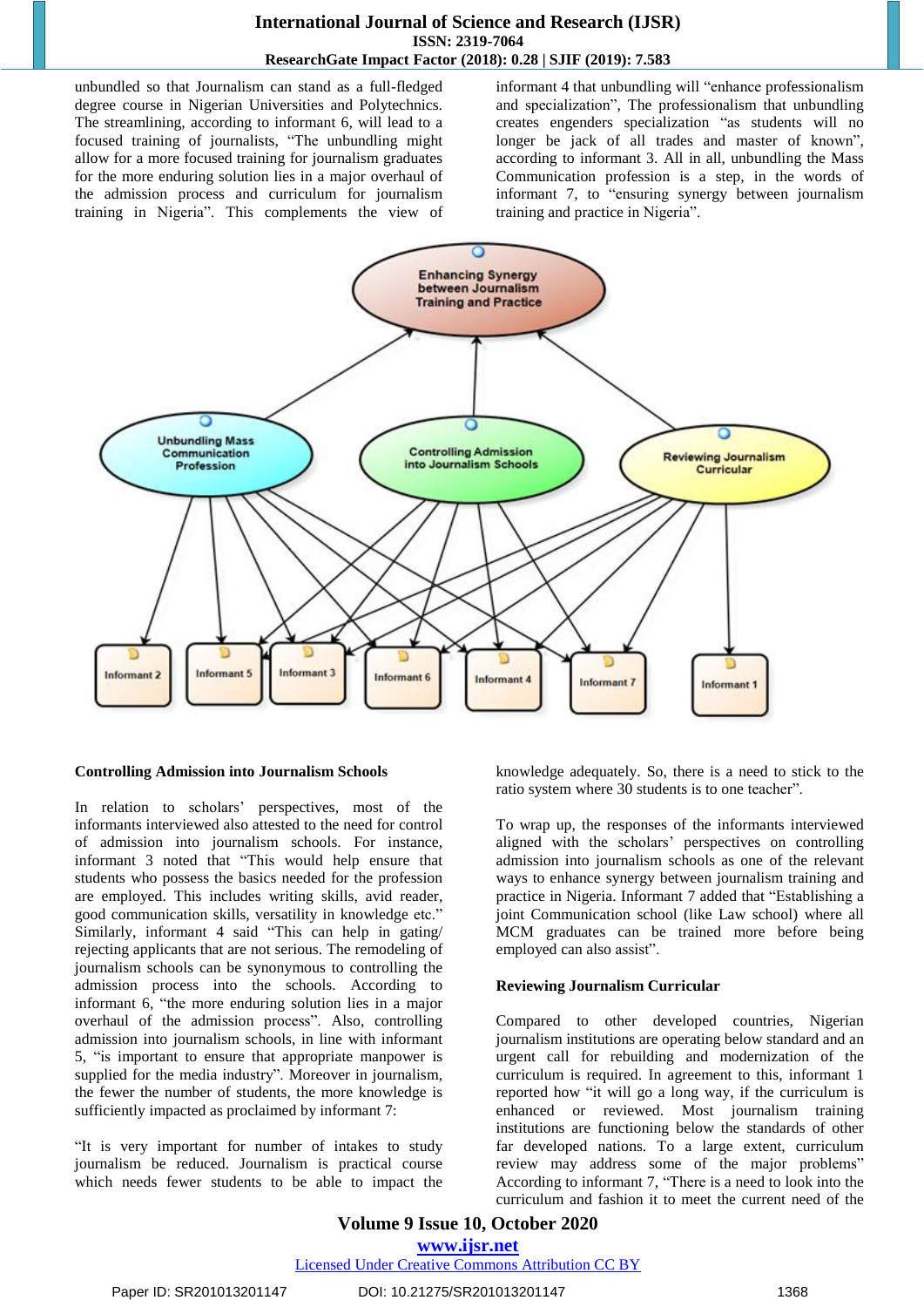# **International Journal of Science and Research (IJSR) ISSN: 2319-7064 ResearchGate Impact Factor (2018): 0.28 | SJIF (2019): 7.583**

society". In agreement with informant 7, informant 4 also mentioned the "urgent need to actively involve practicing Journalists in preparation of curriculum". "This is important because it would ensure streamlining courses to very important lessons that would be of utmost usefulness to students", informant 3 revealed. Informant 5 stated likewise, "This will ensure consistency in updating knowledge and skills required to power the industry in the modern age". In the Nigerian journalism schools, most courses added to the curriculum and being taught to students are mostly irrelevant to the journalism profession. In the opinion of informant 6, "There are several courses that journalism students are required to undertake while in the university that have no bearing whatsoever with the requirement of journalism practice". This leads to the production of bunches of incompetent journalists in the country, and this has been the fate of journalism in Nigerian institutions. "When they complete their studies they will not be sufficiently grounded in those subjects for

example, politics, society, economy, property, international affairs, crime, legal issues. Etc", informant 6 attested. He further explained that "In Nigerian universities, a 3 or 4 year degree program in mass communication is all what is required to practice journalism. In other countries, such as is in the US, United Kingdom and South Africa, one of the requirements to study journalism is to have a degree in a discipline first after which you can now enroll on the journalism program for two or three years. The first degree in another discipline provides prospective journalist with the requisite skill to be an expert in a particular area. On the other hand, Nigerian graduates of journalism are trained as jack of all trade and master of none".

#### **Descriptive Statistics**

In the table below, data presentation for each item on the questionnaire was determined for reliability test.

|  |  |  | <b>Table 1: Reliability Statistics</b> |  |
|--|--|--|----------------------------------------|--|
|--|--|--|----------------------------------------|--|

| <b>Sections</b>                                                                                                                                    | Cronbach's Alpha | N of Items | Remark      |
|----------------------------------------------------------------------------------------------------------------------------------------------------|------------------|------------|-------------|
| Strategies to Enhancing Synergy between Journalism Training and<br>Practice                                                                        | .821             |            | Significant |
| Indices of non-readiness of Nigerian Mass Communication graduates<br>towards synergy between journalism training and practice in Nigeria           | .723             |            | Significant |
| Perception about the synergy between Mass communication and<br>Journalism.                                                                         | .711             |            | Significant |
| <b>SECTION D</b><br>[Readiness for standard] Nigerian journalism graduates are adequately<br>ready to face the obstacles of modern professionalism | .709             |            | Significant |

From Table 1 shows that the analysis carried out for reliability test are significant for the cronbach"s alpha values which means the tools used in the achievement of the various objective are all reliable.

#### **Inferential analysis of the data**

This is done in order to achieve the objectives of this research.

| Table 2a                                                                    |                     |      |      |        |  |  |  |
|-----------------------------------------------------------------------------|---------------------|------|------|--------|--|--|--|
| Model Summary                                                               |                     |      |      |        |  |  |  |
| Model<br><b>Adjusted R Square</b><br>Std. Error of the Estimate<br>R Square |                     |      |      |        |  |  |  |
|                                                                             | $.991$ <sup>a</sup> | .972 | .934 | .03513 |  |  |  |
| a. Predictors: (Constant), MD, MC, MB                                       |                     |      |      |        |  |  |  |

| Table 2b                              |            |                |    |             |        |      |  |
|---------------------------------------|------------|----------------|----|-------------|--------|------|--|
| ANOVA <sup>a</sup>                    |            |                |    |             |        |      |  |
|                                       | Model      | Sum of Squares | df | Mean Square |        | Sig. |  |
|                                       | Regression | .058           |    | .022        | 17.285 | 175  |  |
|                                       | Residual   | .001           |    | .001        |        |      |  |
|                                       | Total      | .059           |    |             |        |      |  |
| a. Dependent Variable: MA             |            |                |    |             |        |      |  |
| b. Predictors: (Constant), MD, MC, MB |            |                |    |             |        |      |  |

#### **Table 2 c**

| Coefficients <sup>a</sup> |                                                |                             |            |                              |          |      |  |
|---------------------------|------------------------------------------------|-----------------------------|------------|------------------------------|----------|------|--|
| Model                     |                                                | Unstandardized Coefficients |            | Standardized<br>Coefficients |          | Sig. |  |
|                           |                                                |                             | Std. Error | Beta                         |          |      |  |
|                           | Constant)                                      | 2.847                       | .267       |                              | 10.673   | .049 |  |
|                           | EED                                            | .145                        | .057       | .672                         | 3.277    | .008 |  |
|                           | CР                                             | .421                        | .064       | .9222                        | 5.387    | .127 |  |
|                           | TV                                             | .241                        | .068       | .734                         | $-3.340$ | .183 |  |
|                           | $\mathbb{R}$ 1.0 $\mathbb{R}$ 1.1 $\mathbb{R}$ |                             |            |                              |          |      |  |

a. Dependent Variable: ED

# **Volume 9 Issue 10, October 2020 www.ijsr.net**

Licensed Under Creative Commons Attribution CC BY